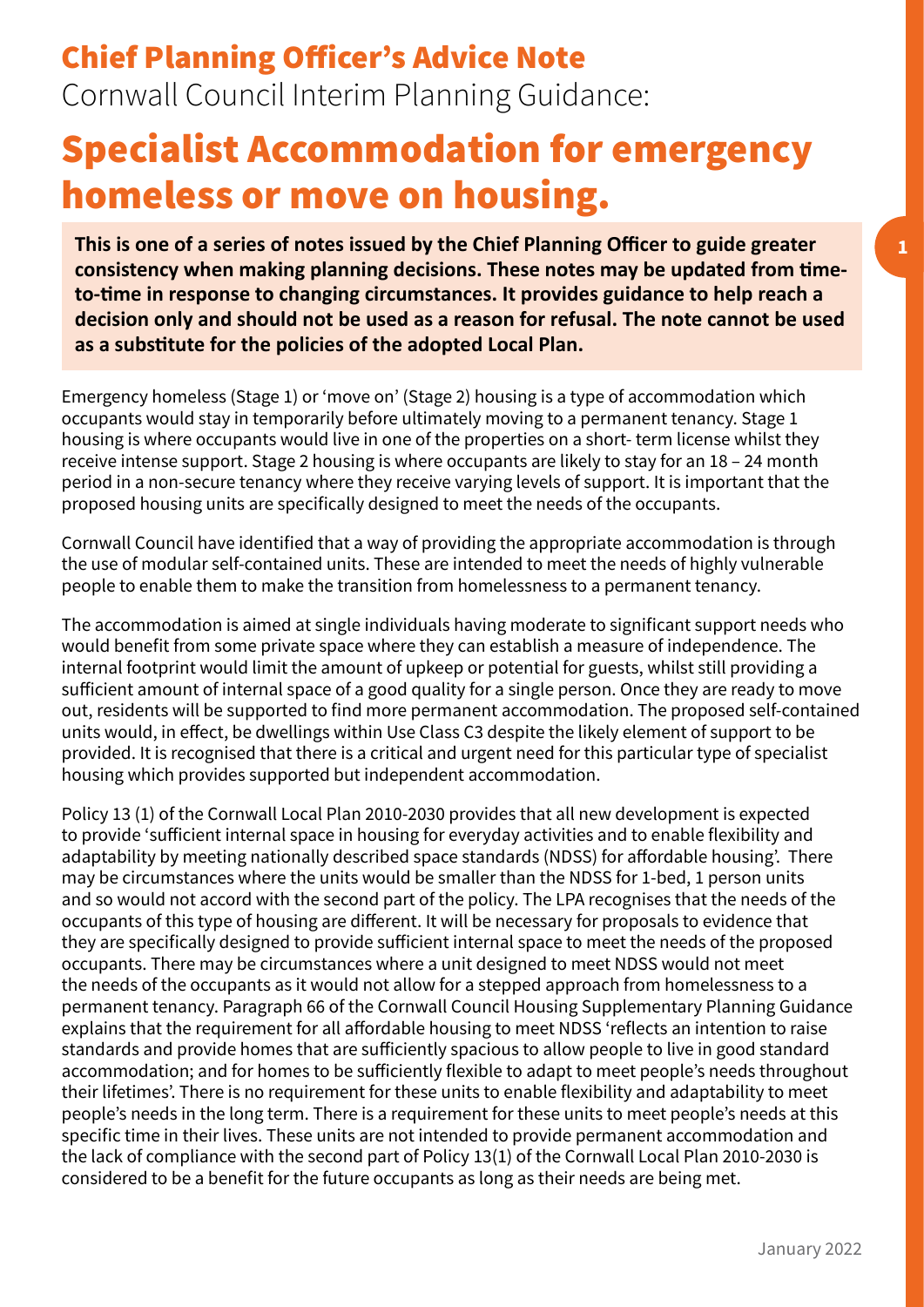It will be necessary to restrict the occupancy of the units as the justification for the conflict with Policy 13(1) is based upon them being occupied by people with specific needs. The occupancy could be restricted by a condition requiring the units to be occupied in accordance with the criteria set and evidenced in the management plan. A model condition is set out below. A model condition is also set out below for the units being removed from site if the use ceases.

It is important that the intentions of Policy 13(1) are not circumvented. Any application submitted will need to set out the intended purpose of the proposed accommodation, how the accommodation would meet the needs of the proposed occupants and a management plan setting out who will occupy the units, the timescales for occupation and the element of support offered. Case officers should consult with the Affordable Housing Team for all applications of this type (whether the application exceeds the thresholds for affordable housing in Policy 8 or not) to seek specialist advice on whether the proposals will meet the needs of the future occupants.

The Council would expect the modular units to be provided with small outdoor areas to meet the needs of the occupants whilst limiting the amount of upkeep. Applications should demonstrate how the communal spaces make provision for the storage of waste, recycling and compostables and high quality, cohesive and useable spaces to meet the needs of occupants in line with Policies 12 and 13 of the Cornwall Local Plan 2010-2030, outcomes external 1-3 of the Cornwall Design Guide 2021, and Policy G1(8) of the submission version of the Climate Emergency Development Plan Document and relevant Neighbourhood Plan policy where applicable.

The LPA anticipates that future occupants will not have cars and that provision will only be required for visitors/people providing support. Units should therefore be sited in locations where occupants are able to access the necessary facilities without the need to rely on the private car. The required level of car parking/cycle provision arrangement should be justified having regard to the site-specific development plan context. There may be occasions where the proposed level of car parking conflicts with a specific Neighbourhood Plan policy. In these circumstances, case officers should consider whether the site-specific justification for the proposed level of car parking, particularly, whether the likelihood that the future occupants will not have cars, indicates that the conflict with the car parking policy is justified.

The submitted Management Plan should set out how the units will be managed to ensure the successful integration with the existing community.

There is an urgency to deliver these units on site to meet housing needs. Applicants are therefore advised to submit detailed information if they wish to avoid the need for pre-commencement conditions. Pre-application advice would be the best way to ascertain the likely information required. Officers should use best endeavours to advise applicants of any likely pre-commencement conditions at the earliest stage possible to enable additional information to be submitted. Applicants will need to sign up to extensions of times to enable this to happen within an agreed period.

The local planning authority has to assess all of the considerations and then make a judgement as to whether the development accords with the development plan as a whole. It does not have to accord with each and every policy therein. In the case of the assessment for this type of specialist housing, it is likely that the specific needs of the future occupants would outweigh the conflict with the second part of Policy 13(1) of the Cornwall Local Plan 2010-2030.

Decisions will be made on a case-by-case basis depending on the merits of the proposal which will include site specific matters.